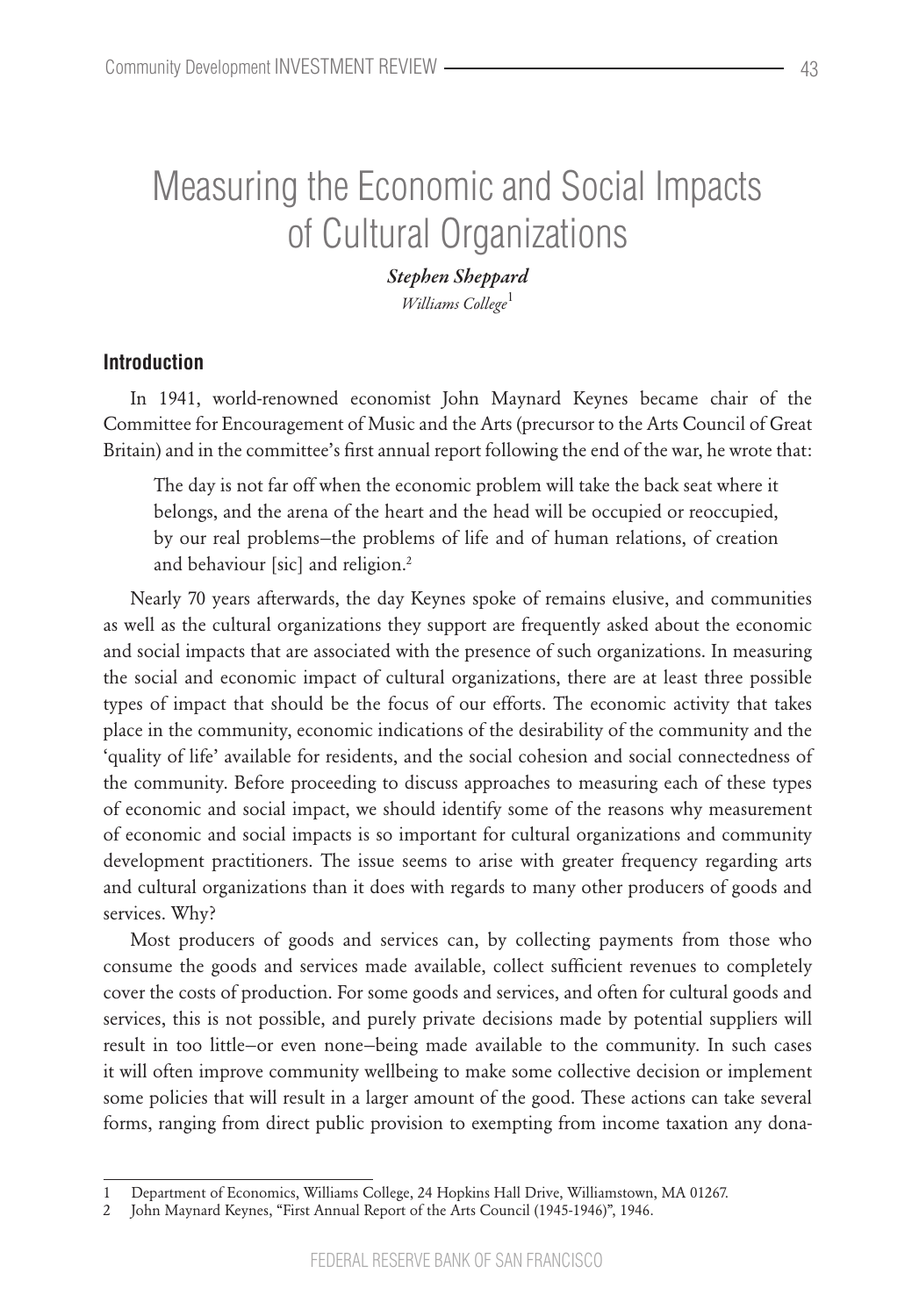tions of funds to assist in the production. When such policies are implemented, it is natural and appropriate to make some comparison between the collective costs of the policies with the collective benefits of having the increased supply of the good or service. In this sense it is natural and appropriate to inquire about the economic and social benefits of arts and cultural organizations.

### **Local Economic Vitality**

In evaluating the "impact" of cultural organizations, the initial focus is generally the overall level of economic activity in the community, including the total value of goods and services produced, the income generated, and the number of workers employed in this process. Measurements of this sort can be carried out either retrospectively, for an existing organization or set of organizations, or prospectively for a new or proposed organization. For both types of evaluation it is appropriate to begin with an economic model of the local economy that provides an estimate of the difference between the level of local economic activity with and without the organization being evaluated.

For retrospective evaluation, the analysis provides a comparison between the current observed level of economic activity and the total value of output, labor earnings, or employment that would be observed if the organization being evaluated did not exist and everything else in the local economy remained the same. For prospective evaluation the analysis again compares the observed state of the local economy with a counterfactual: in this case the level of economic activity that would be observed if the organization commences production (with a proposed budget and level of production) and all other factors in the economy remain the same.

Such evaluations are most frequently undertaken using linear models that have been calibrated to the structure of the local economy, including current levels of production and employment in each industry, the interactions between different industrial sectors, and the patterns of final sales to local households. In these evaluations the budget of the organization itself and the expenditures of visitors who are drawn to the community from outside provide the starting point for measuring impacts (generally called the direct effect). Additional impacts accumulate based on changes in activity levels in other local industries that supply the organization or its local trading partners (called indirect effects). Finally, these direct and indirect impacts typically result in increased local employment and earnings, and the increased local income will in part be spent purchasing goods and services from local industrial sectors and further increasing local economic activity (called the induced effects). The combined impacts will generally be larger than the direct effects that are based on the budget of the cultural organization, and this increase is often referred to as the "multiplier" for the cultural organization.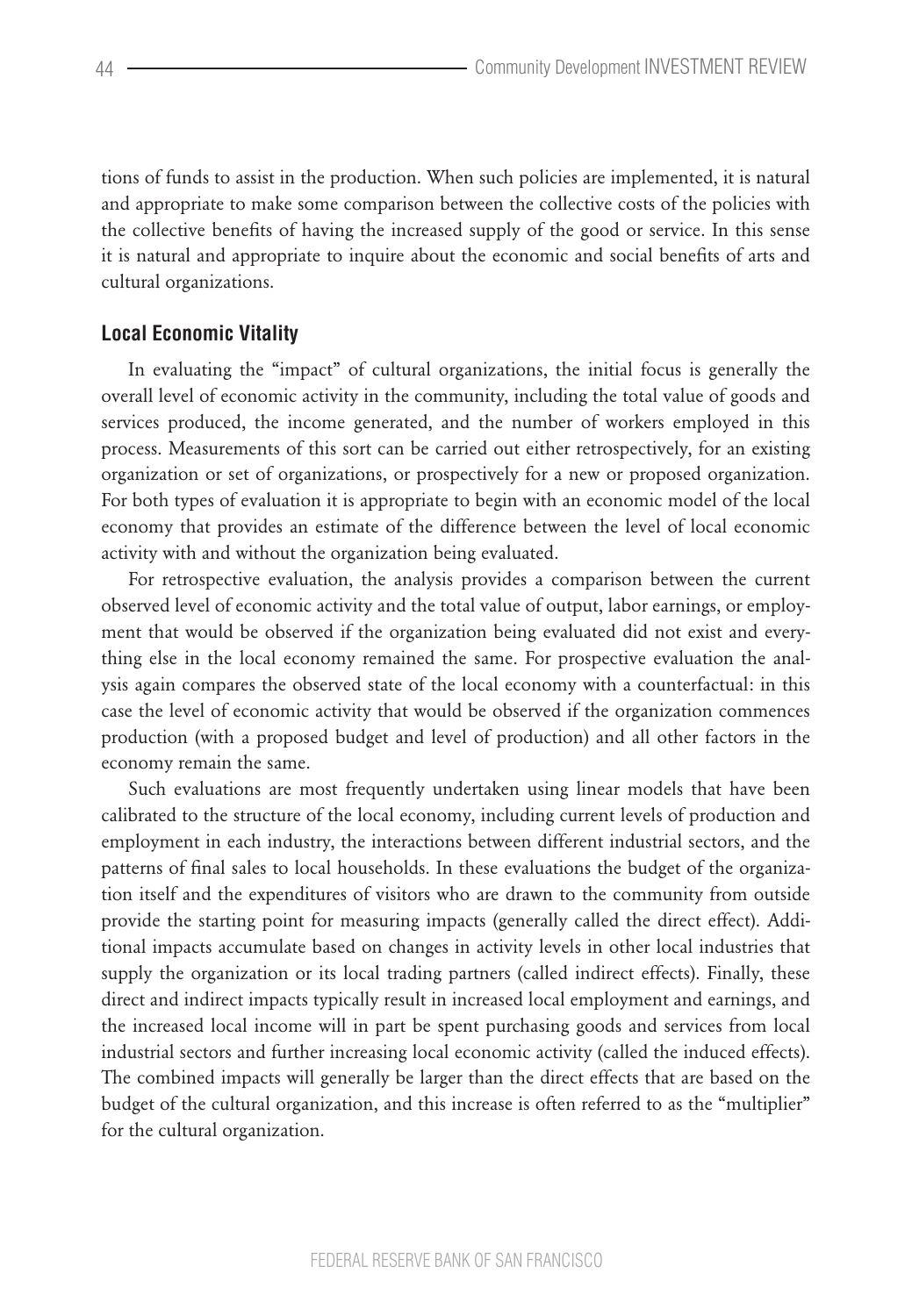There are several important observations to be made about the multiplier and this approach to evaluation of economic impacts. First, the multiplier is derived from a calibrated model of the local economy, usually comprised of data at the ZIP code or county level. It is an estimate that emerges from observed patterns of trade and exchange and when done properly generally produces values between 1.5 and 2.5.<sup>3</sup> While values outside this range are certainly possible, they should be viewed with caution.

Second, impacts measured in this way should generally be regarded as the maximum shortor intermediate-run impacts on the local economy. As noted above, the impacts make comparisons assuming other conditions and production levels remain constant. Given time to adjust, other factors will typically not remain constant. A new performing arts center may boost local economic activity, but some of these gains may over time be eroded because local businesses that provided other forms of entertainment—from bowling alleys to movie theaters—find that households are spending more time at the new performing arts center and less time pursuing other forms of entertainment. This caution is further motivated by the simple argument that if the population of the community remains the same, and labor productivity is not changed, then total earnings of residents will remain approximately constant. Unless new visitors are drawn from outside of the community to patronize the new cultural organization, there may be zero net increase in local economic activity.

Of course, there are situations when local cultural organizations do increase local labor productivity or attract visitors from outside the community. In such cases cultural organizations may have persistent local economic impacts, and an increase or decrease in the activities of these organizations will generate changes that persist even after all local economic adjustments have taken place.

Whether there is such a long-run relationship between the total production of local cultural organizations and local economic activity has almost never been investigated, but a recent paper attempts to provide such an evaluation.<sup>4</sup> By looking at more than 20 years of data from 380 metropolitan areas in the US, the authors are able to establish that there is a long-run positive relationship between output of cultural organizations and local economic output per capita.

#### **Quality of Life in the Community**

Cultural organizations often make their surrounding communities more attractive places to live. Living in the community requires purchasing or renting a residence. If living in a community becomes more attractive relative to other places, we then expect an increase in the demand for residential property in the community. This increase in demand for property will cause an increase in the market value of residential property.

<sup>3</sup> That is, the total change in local economic output will be 1.5 to 2.5 times the sum of the budget of the cultural organization and the total expected expenditures of visitors coming from outside the community.

<sup>4</sup> Peter Pedroni and Stephen Sheppard, "The Economic Consequences of Cultural Organizations," Chapter 9 in *The Arts, New Growth, and Economic Development*, Michael Rushton, ed., (Brookings Institution Press, Washington, 2013).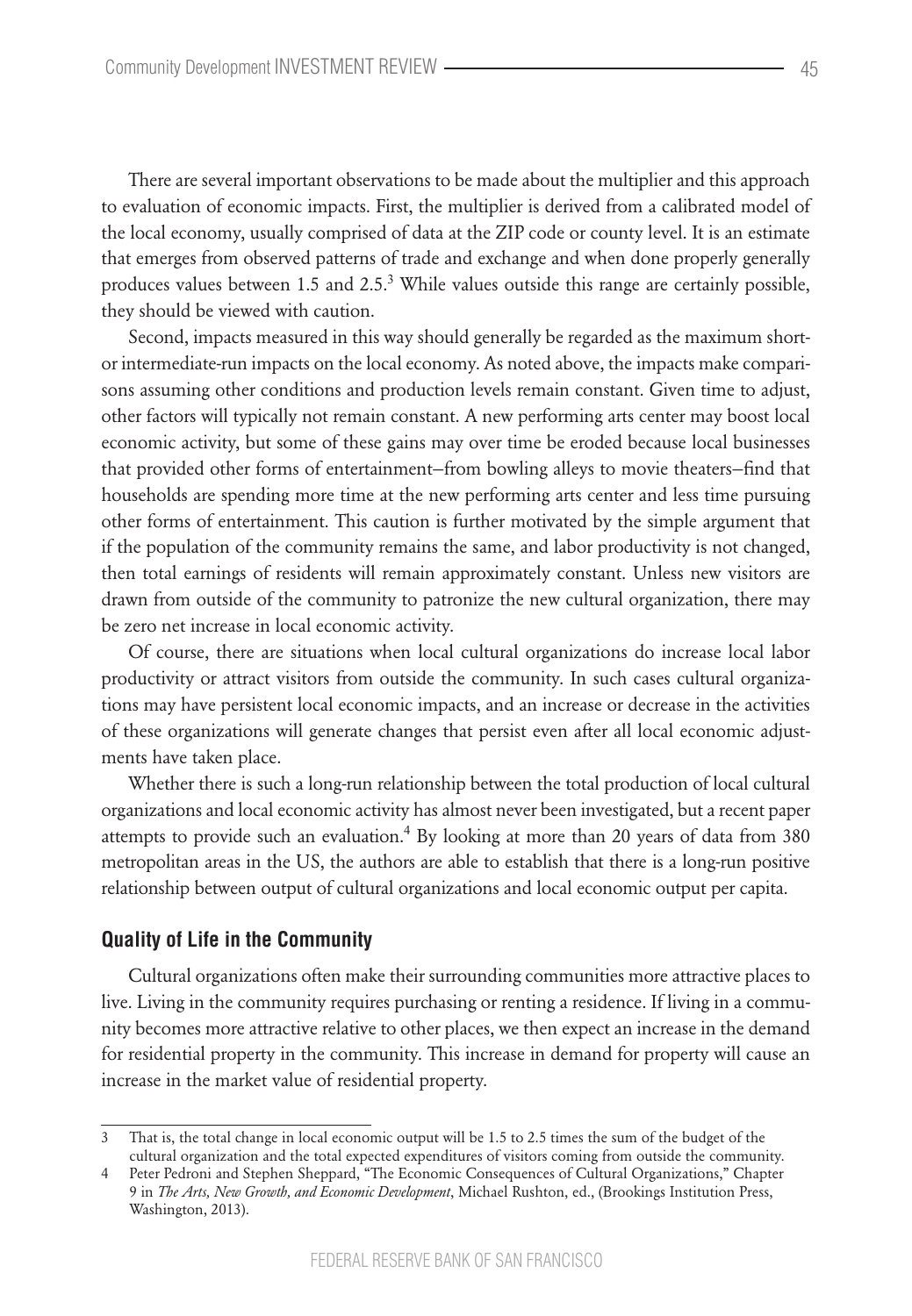Such increases in property values have been controversial in some communities, and on occasion have caused concerns about whether these increases in property values will result in gentrification and reduced availability of affordable housing. Whether or not such changes take place, the increase in property values would provide an indication of the ability of cultural organizations to enhance the desirability of a community as a residential location and to enhance the wealth and wellbeing of local residents.

These observations do not dismiss or discount concerns about affordable housing, but such concerns should not be an excuse for avoiding actions that improve quality of life in a community. Housing values are also increased by good local schools, but it would be shortsighted to embrace underfunded and underperforming local schools so that housing would be more affordable. A more appropriate response is to embrace and support policies that improve local quality of life while simultaneously working to ensure that housing supply increases include a range of affordable options.

Do cultural organizations have a measurable impact on the value of local residential property? Most observers answer this question affirmatively, but again there are surprisingly few empirical studies that demonstrate and measure this impact. One such recent study examines the creation or expansion of art museums in four different urban areas.<sup>5</sup> In each of the cases, the opening or expansion of the museum resulted in an increase in residential property values with the largest impacts estimated for properties near the museum. Estimated impacts extend for distances from one to more than 20 kilometers.

The total increase in local wealth thus associated with increased production by local cultural organizations ranges from a few million to hundreds of millions of dollars. While further testing and estimation of such relationships is warranted, it seems clear that an important economic measure of local impacts of cultural organizations is the associated increase in local residential property values, an increase that is unambiguously related to the ability of such organizations to improve the quality of life for current or potential residents.

Another possible approach for evaluation of how cultural organizations affect the quality of life in communities is to make use of subjective measures of wellbeing and life satisfaction that have shown promise in other applications. One recent study presents a tentative exploration of this relationship.<sup>6</sup> The study uses a small survey sample in a single city, and establishes a weak relationship between participation in arts activities and responses designed (and used in other studies) to measure life satisfaction and subjective wellbeing of respondents. The statistical analysis presented is limited but the study does suggest some promise for such an approach. This would be particularly true if the analysis could evaluate responses over several time periods, during which there were unambiguous changes in number or levels of operation of cultural organizations.

<sup>5</sup> Stephen Sheppard, "Museums in the Neighborhood: the local economic impact of museums," Chapter 8 in Handbook of Economic Geography and Industry Studies, Giarattani, F., Hewings, G., and McCann P., eds., (Edward Elgar Press, Cheltenham, 2013.)

<sup>6</sup> Alex C. Michalos and P. Maurine Kahlke, "Arts and the Perceived Quality of Life in British Columbia," *Social Indicators Research* Vol. 96, No. 1, pp. 1-39, March 2010.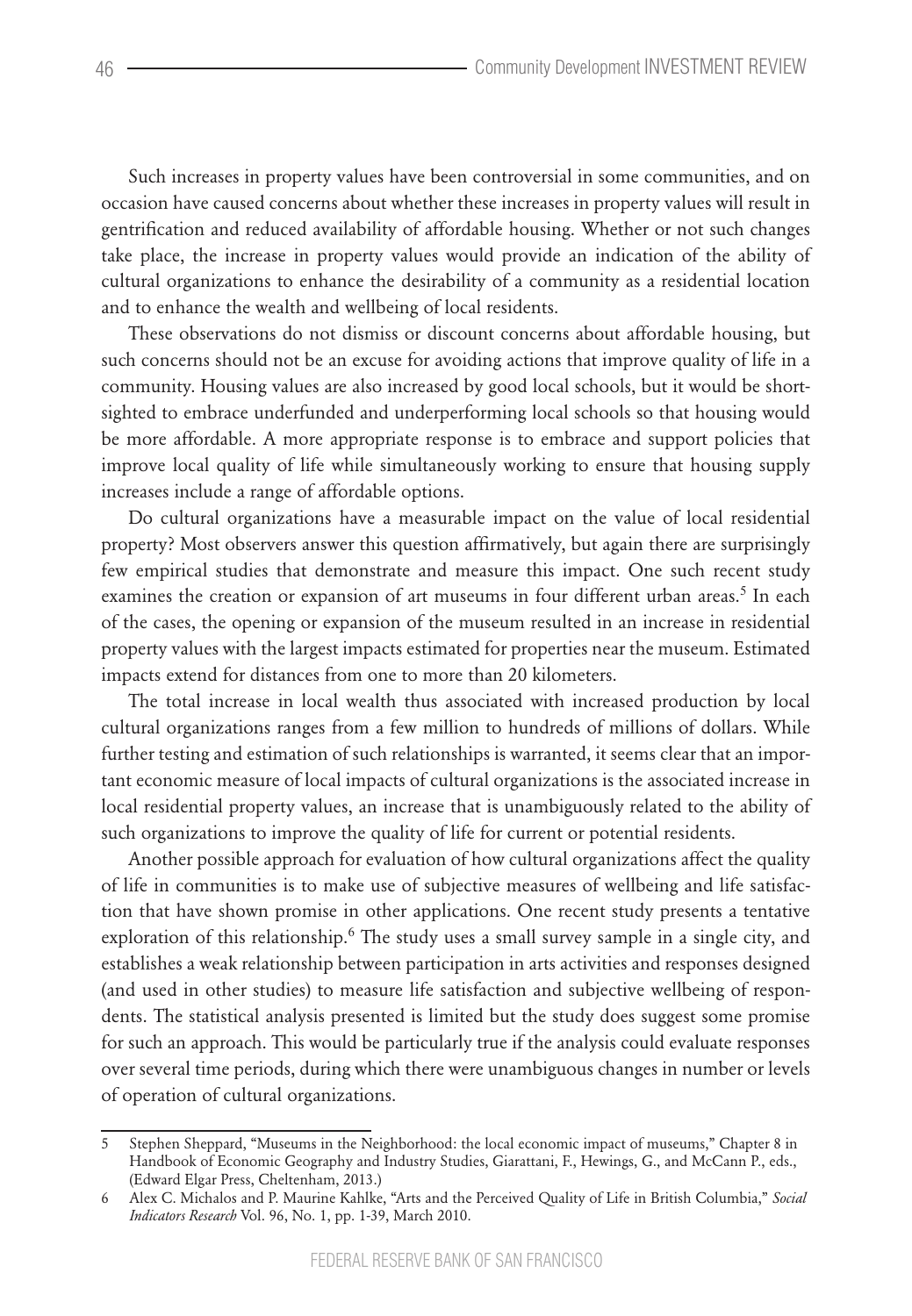#### **Social Connections**

Community development practitioners, artists, and administrators of cultural organizations have noted that the benefits generated for their host communities extend beyond changes in levels of economic activity. This is no doubt correct, and while the evaluation of residential property values can provide some evidence of the magnitude and extent of such benefits, there is strong interest in developing methodologies that do not rely on observed market prices and transactions.

One potential approach is to directly evaluate the capacity for cultural organizations to strengthen social networks in the community, and to examine the position of cultural organizations within these communities. The idea that underlies this approach is that the social capital that is essential for community function is built through interaction between community residents. This is directly facilitated by cultural organizations that provide a venue for residents and neighborhood groups to meet, interact, and exchange ideas in formal and informal ways.

Two recent studies have drawn attention to this specific function of cultural organizations by introducing network analysis to evaluate the social function of cultural organizations.<sup>7</sup> The first paper introduces some basic measures of network density and the centrality of an organization in its network (essentially the number of other individuals and social organizations that could be connected through their connection to the cultural organization). The second paper presents case studies of three cultural organizations in very different urban settings and regions of the country. In this analysis, applications identified the neighborhoods and geographic areas that are potentially connected through their association and interaction with the cultural organization. Evidence is also presented that demonstrates the ability of cultural organizations to connect nearby communities that are in many respects very disparate.

These studies suggest that the analysis may have great potential for tracking the social impacts of cultural organizations. Undertaking studies of social connection in and between communities requires more data collection than analysis of traditional economic measures because the economic data are routinely collected for other purposes. More complete analysis of social networks would provide measures taken over time, showing how the nature of the social network changes with the opening or expansion of cultural organizations in communities.

#### **Conclusions and Directions for Future Research**

As cultural organizations seek support from the public sector and communities, it is natural and appropriate to inquire about the magnitude of social and economic benefits arts and cultural organizations generate. We have reviewed several methodological approaches

<sup>7</sup> Kay Oehler, Stephen Sheppard, Blair Benjamin and Laurence Dworkin, "Network Analysis and the Social Impact of Cultural Arts Organizations," 2007, http://www.c-3-d.org/library/pdfs/NA%20Network%20 Paper%20010807.pdf; and Kay Oehler and Stephen Sheppard, "The Potential of Social Network Analysis for Research on the Cultural Sector," 2010, http://www.c-3-d.org/library/pdfs/NetworkAnalysisAndCulture.pdf.